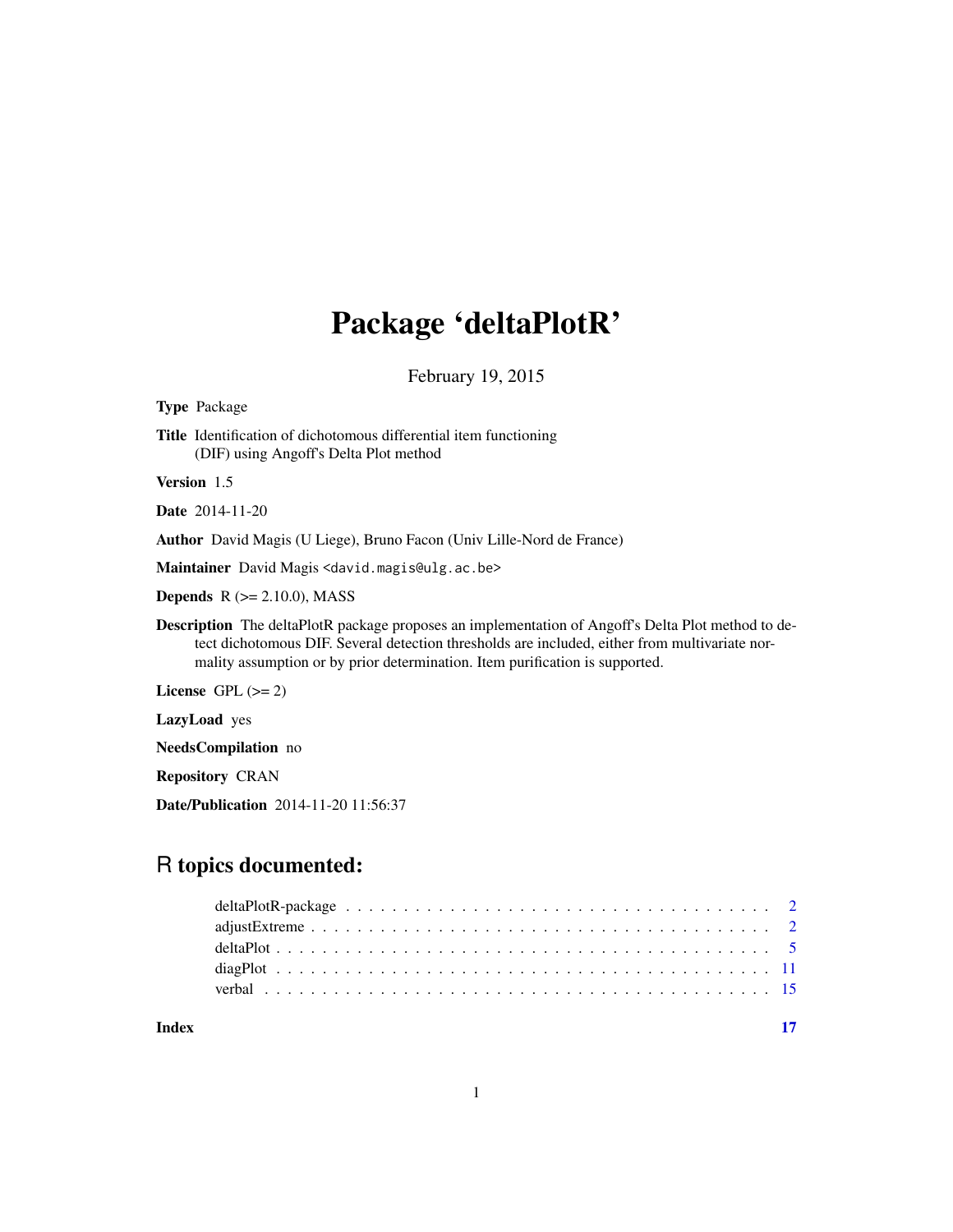<span id="page-1-0"></span>deltaPlotR-package *Identification of dichotomous differential item functioning (DIF) using Angoff 's Delta Plot method*

#### Description

The deltaPlotR package proposes an implementation of Angoff's Delta Plot method to detect dichotomous DIF. Several detection thresholds are included, either from multivariate normality asumption, random simulation, or by prior determination. Item purification is supported.

#### Details

| Package: | deltaPlotR                |
|----------|---------------------------|
| Type:    | Package                   |
| Version: | 1.5                       |
| Date:    | 2014-11-20                |
| Depends: | $R$ ( $>= 2.10.0$ ), MASS |
| License: | $GPL (=2)$                |

#### Author(s)

David Magis Post-doc Fellow of the National Funds for Scientific Research (FNRS, Belgium) University of Liege <David.Magis@ulg.ac.be>, <http://ppw.kuleuven.be/okp/home/> Bruno Facon Professor, Department of Psychology Universite Lille-Nord de France <bruno.facon@univ-lille3.fr>,

#### See Also

Other useful packages can be found in the *R Psychometric* task view. See [http://cran.stat.](http://cran.stat.sfu.ca/web/views/Psychometrics.html) [sfu.ca/web/views/Psychometrics.html](http://cran.stat.sfu.ca/web/views/Psychometrics.html) for further details.

<span id="page-1-1"></span>adjustExtreme *Adjusting the proportions of correct responses for extreme cases*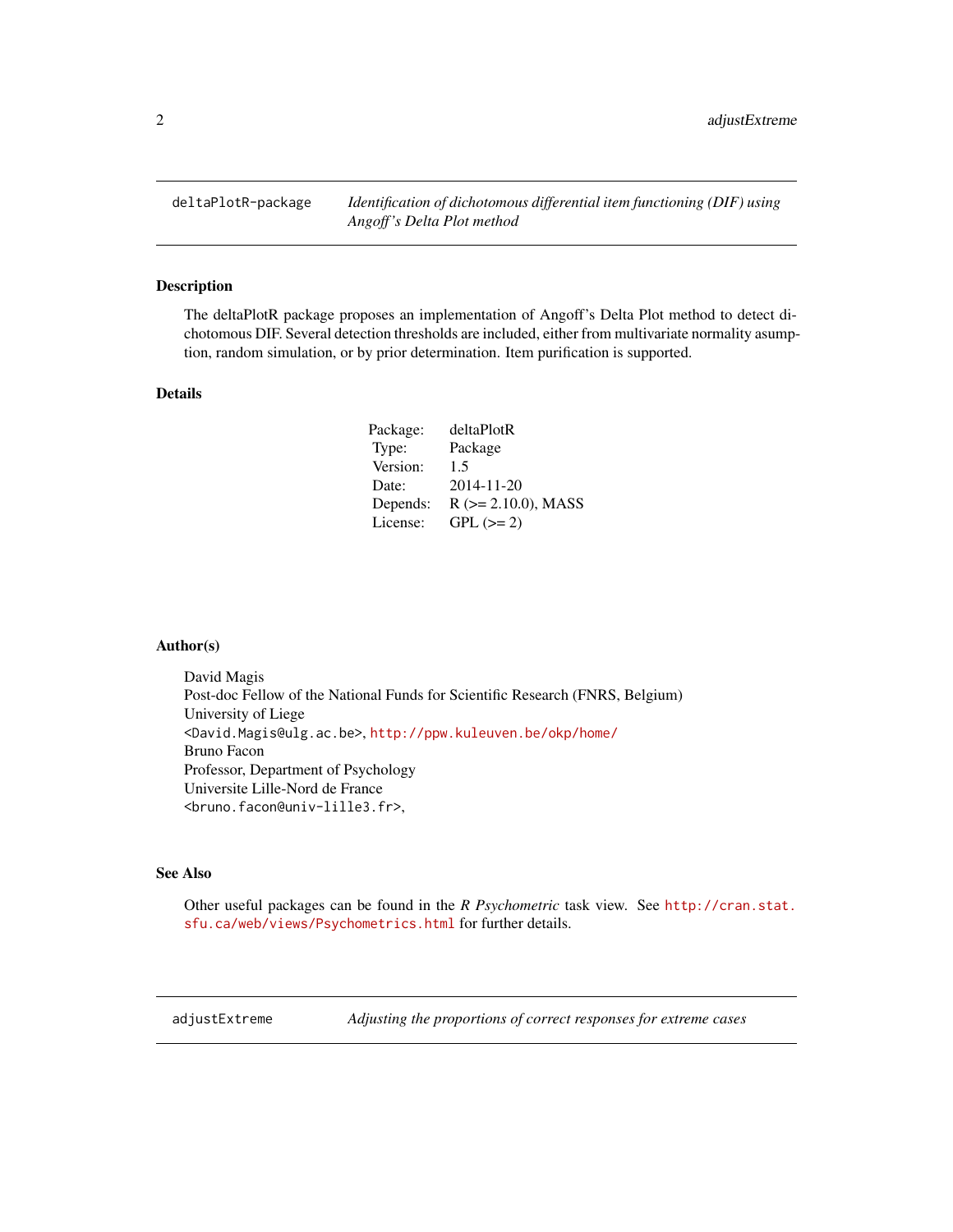#### adjustExtreme 3

#### Description

This command modifies the proportions of correct responses when these equal either zero or one, for compatibility with the Delta plot.

#### Usage

```
adjustExtreme(data = NULL, group = NULL, focal.name = NULL, prop,
method = "constraint", const.range = c(0.001, 0.999), nrAdd = 1)
```
#### Arguments

| data        | numeric: the data matrix: one row per subject, one column per item, with possi-<br>ble entries 0, 1 or NA. Default value is NULL.                                                                                                         |
|-------------|-------------------------------------------------------------------------------------------------------------------------------------------------------------------------------------------------------------------------------------------|
| group       | numeric or character: a vector of the same length as nrow(data) with two dif-<br>ferent values, one for the reference group, one for the focal group. Values can<br>be either numeric or character. Default value is NULL.                |
| focal.name  | numeric or character: the value used in the group vector to refer to the focal<br>group. Default value is NULL.                                                                                                                           |
| prop        | numeric: a matrix with one row per item and two columns. The first column<br>holds the percentage of correct responses for each item in the reference group,<br>and the second column holds the same percentages but for the focal group. |
| method      | character: the method used to modify the extreme proportions. Possible values<br>are "constraint" (default) or "add". See <b>Details</b> .                                                                                                |
| const.range | numeric: a vector of two constraining proportions. Default values are 0.001 and<br>0.999. Ignored if method is "add".                                                                                                                     |
| nrAdd       | integer: the number of successes and the number of failures to add to the data<br>in order to adjust the proportions. Default value is 1. Ignored if method is<br>"constraint".                                                           |
|             |                                                                                                                                                                                                                                           |

#### Details

The Delta plot method requires the computation of the proportions o correct responses per item and per group. However, these proportions must be stricly greater than zero and smaller than one, since they are transformed onto *z*-scores. Thus, extreme proportions must be adjusted for proper use of the Delta plot.

Two approaches are currently implemented and set to adjustExtreme by the method argument.

The first method is the *constraint* method and is set by method="constraint". It simply consists in constraining the proportions within a specified range of values in (0,1). This restricted range of values is set by the const.range argument and takes the default value  $c(0.001, 0.999)$ .

The second method is the so-called *add* method and is specified by method="add". It consists in rabitrarily adding some successes and the same number of failures to the data, in order to get a modified proportion of successes. This number of extra successes is set by the *nrAdd* argument, with default value one. In sum, by default one success one failure is added to the item responses, so that the newly computed proportion of successes is not extreme anymore, yet close to the original value. This default values refers to the so-called Laplace rule (see e.g. Jaynes, 2003).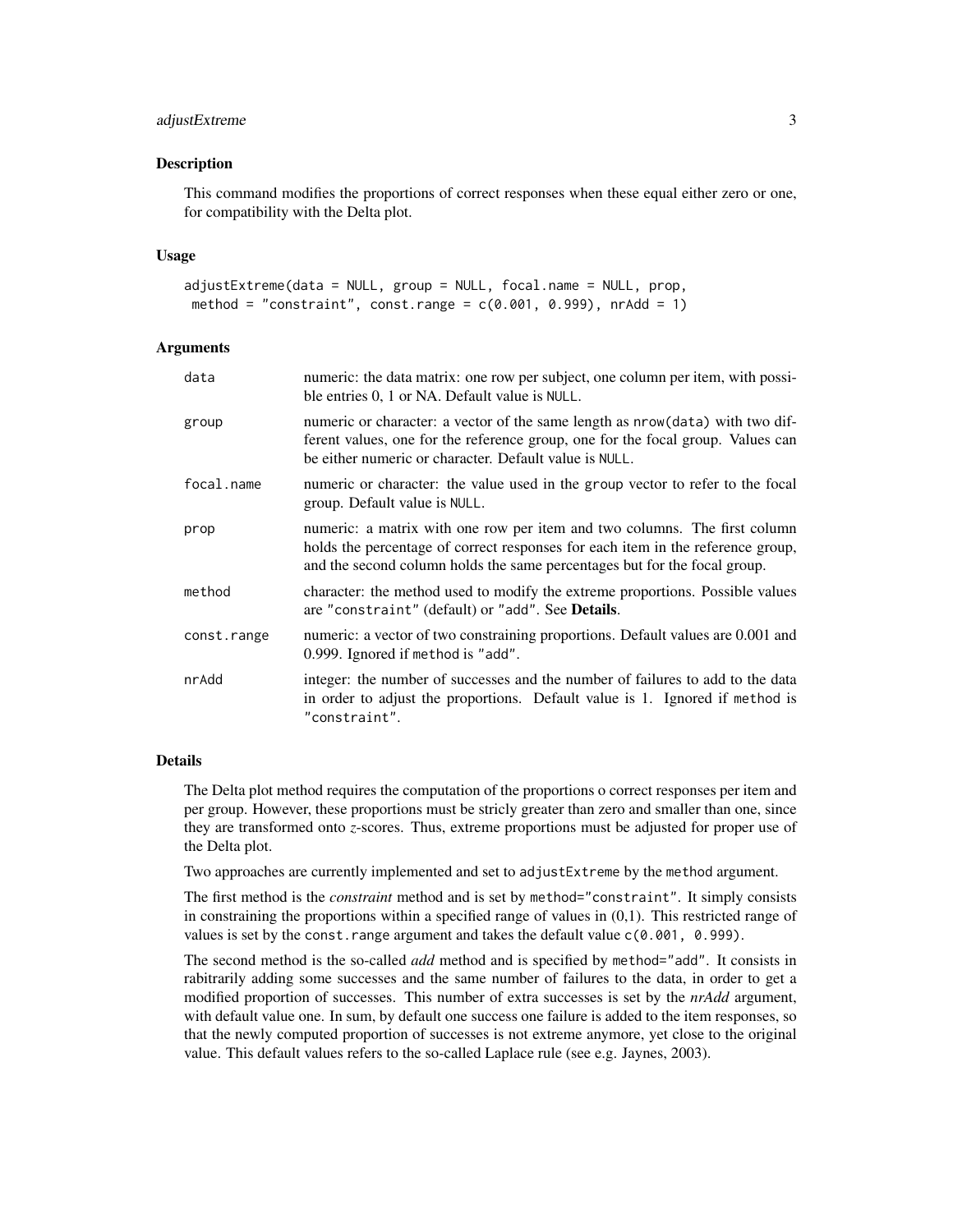<span id="page-3-0"></span>The input arguments are: the data matrix of item responses (ith possible entries 0, 1 and NA for missing data), the vector of group memebership and the numeric (or character) value coding for the focal group. By default they take the NULL value so they can be left unassigned, but then only the "constraint" method can be applied. In any case, the matrix of proportions of correct responses per item and per group of respondents must be specified through the prop argument.

#### Value

A list with the following arguments:

| adj.prop | the restricted proportions, in the same format as the input prop matrix.                      |
|----------|-----------------------------------------------------------------------------------------------|
| method   | the value of the methodargument or "constraint" if the latter was applied by<br>lack of data. |
| range    | the value of the const. range argument.                                                       |
| nrAdd    | the value of the nr Add argument.                                                             |

#### Author(s)

David Magis Post-doc Fellow of the National Funds for Scientific Research (FNRS, Belgium) University of Liege <David.Magis@ulg.ac.be>, <http://ppw.kuleuven.be/okp/home/> Bruno Facon Professor, Department of Psychology Universite Lille-Nord de France <bruno.facon@univ-lille3.fr>,

#### References

Angoff, W. H. and Ford, S. F. (1973). Item-race interaction on a test of scholastic aptitude. *Journal of Educational Measurement*, 10, 95-106.

Jaynes, E.T. (2003). *Probability theory: The logic of science*. Cambridge, UK: Cambridge University Press.

Magis, D., and Facon, B. (2012). Angoff's Delta method revisited: improving the DIF detection under small samples. *British Journal of Mathematical and Statistical Psychology, 65*, 302-321.

Magis, D. and Facon, B. (2014). *deltaPlotR*: An R Package for Differential Item Functioning Analysis with Angoff's Delta Plot. *Journal of Statistical Software, Code Snippets, 59(1)*, 1-19. URL <http://www.jstatsoft.org/v59/c01/>

#### See Also

[deltaPlot](#page-4-1)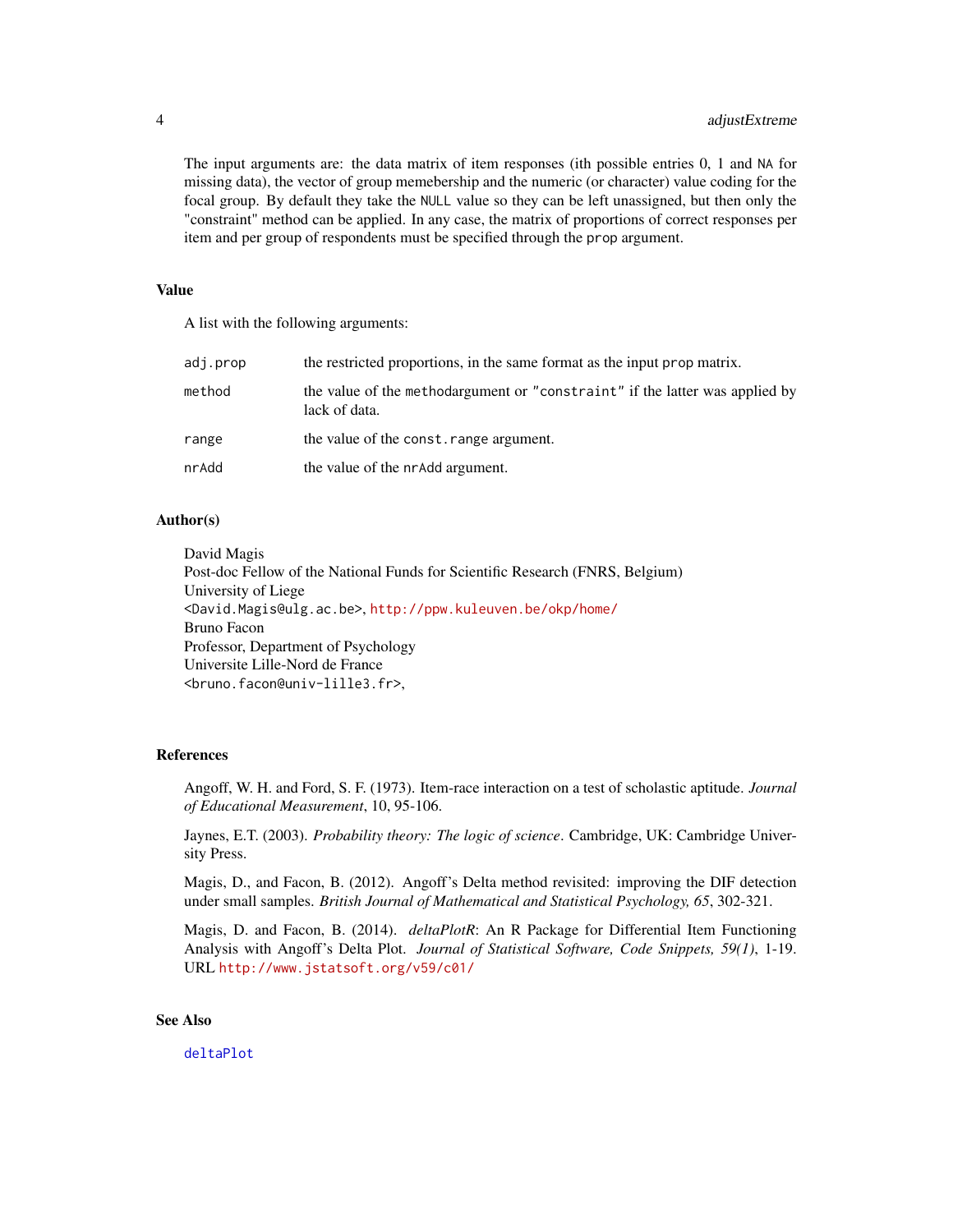#### <span id="page-4-0"></span>Examples

```
# Loading of the verbal data
data(verbal)
attach(verbal)
# Excluding the "Anger" variable
verbal <- verbal[colnames(verbal)!="Anger"]
# Computing the proportions of correct answers per group
prop <- matrix(NA, 24, 2)
for (i in 1:24){
prop[i,1] <- mean(verbal[verbal[,25]==0,i], na.rm=TRUE)
prop[i,2] <- mean(verbal[verbal[,25]==1,i], na.rm=TRUE)
}
# "constraint" method
adjustExtreme(data=verbal[,1:24], group=verbal[,25], focal.name=1, prop=prop)
# "constraint" method with differently specified range
adjustExtreme(data=verbal[,1:24], group=verbal[,25], focal.name=1, prop=prop,
const.range=c(0.01,0.99))
# "add" method
adjustExtreme(data=verbal[,1:24], group=verbal[,25], focal.name=1, prop=prop,
method="add")
# "add" method with different number of successes added
adjustExtreme(data=verbal[,1:24], group=verbal[,25], focal.name=1, prop=prop,
method="add", nrAdd=2)
# "constraint" method because of lack of provided data
adjustExtreme(prop=prop)
```
<span id="page-4-1"></span>deltaPlot *Delta Plot method for dichotomous DIF*

#### Description

This command computes the Delta plot statistics for dichotomous differential item functioning, with all associated output (Delta points, perpendicular distances). The modified Delta plot is also available, as well as several item purification techniques.

#### Usage

```
deltaPlot(data, type = "response", group, focal.name, thr = "norm",
purify = FALSE, purType = "IPP1", maxIter = 10, alpha =0.05,
extreme = "constraint", const.range = c(0.001, 0.999), nrAdd = 1,
```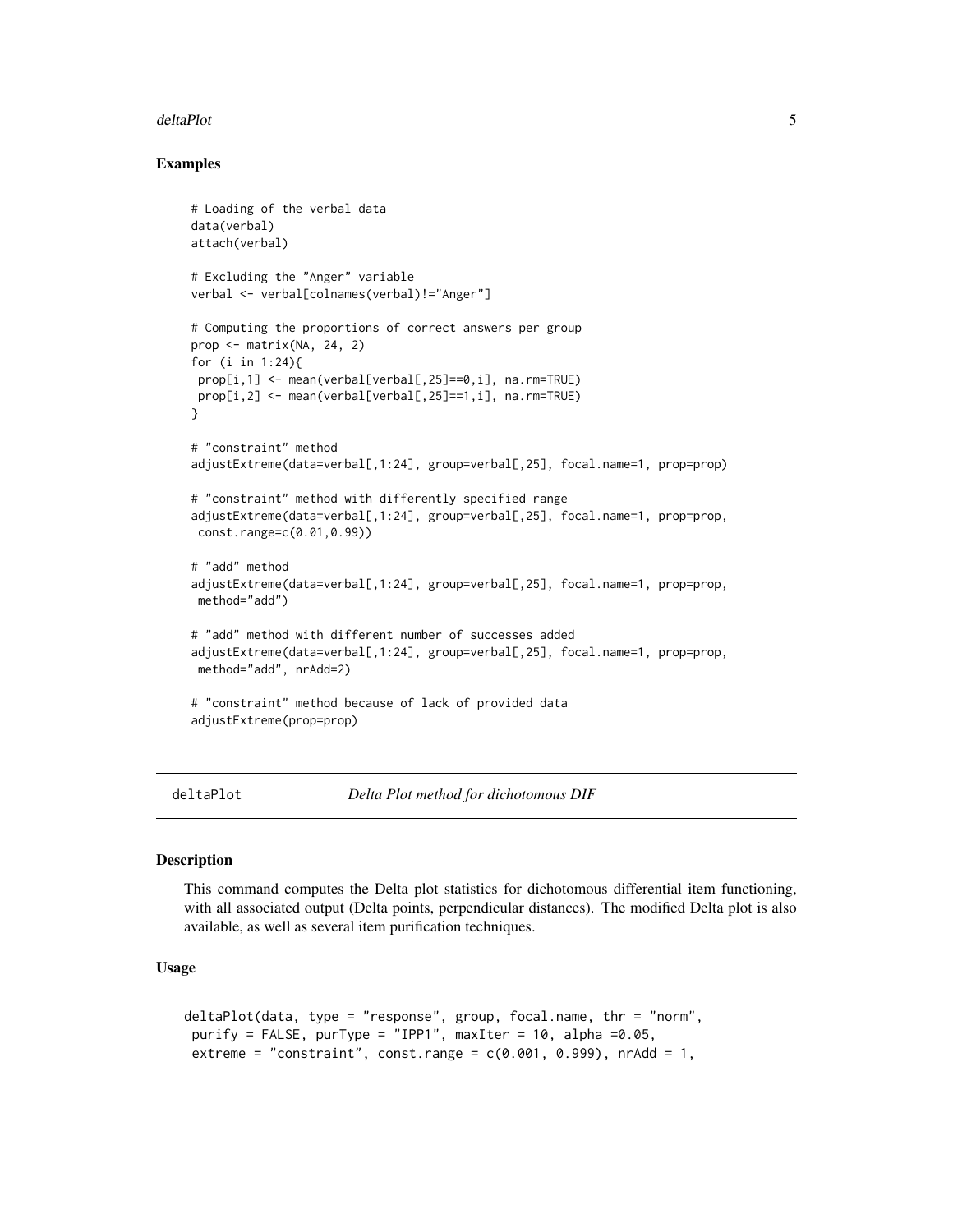```
save.output = FALSE,output = c("out", "default"))
## S3 method for class 'deltaPlot'
print(x, only final = TRUE, ...)
```
### Arguments

| data        | numeric: either (a) the data matrix with item responses and group membership,<br>(b) the two-column matrix of proportions of correct responses per item and per<br>group, or (c) the two-column matrix of Delta scores. See Details.                                |
|-------------|---------------------------------------------------------------------------------------------------------------------------------------------------------------------------------------------------------------------------------------------------------------------|
| type        | character: the type of data argument. Possible values are "response" (default),<br>"prop" and "delta". See Details.                                                                                                                                                 |
| group       | integer or character: a single value for locating the group membership column<br>in the data argument. Ignored if type is not "response". See Details.                                                                                                              |
| focal.name  | numeric or character: the value used in the group membership column to refer<br>to the focal group. Ignored if type is not "response". See Details.                                                                                                                 |
| thr         | numeric or character: the threshold for flagging items as DIF. Can be a positive<br>numeric value or "norm". See Details.                                                                                                                                           |
| purify      | logical: should item purification be performed? (Default is codeFALSE). See<br>Details.                                                                                                                                                                             |
| purType     | character: the type of purification process to be run. Possible values are "IPP1"<br>(default), "IPP2" and "IPP3". Ignored if purify is FALSE. See Details.                                                                                                         |
| maxIter     | integer: the maximum number of iteration in the purification process (default is<br>10). Ignored if purify is FALSE.                                                                                                                                                |
| alpha       | numeric: the significance level for calculating the detection threshold (default is<br>0.05). Ignored if thr is numeric.                                                                                                                                            |
| extreme     | character: the method used to modify the extreme proportions. Possible values<br>are "constraint" (default) or "add". See Details.                                                                                                                                  |
| const.range | numeric: a vector of two constraining proportions. Default values are 0.001 and<br>0.999. Ignored if extreme is "add".                                                                                                                                              |
| nrAdd       | integer: the number of successes and the number of failures to add to the data<br>in order to adjust the proportions. Default value is 1. Ignored if extreme is<br>"constraint".                                                                                    |
| save.output | logical: should the output be saved into a text file? (Default is FALSE).                                                                                                                                                                                           |
| output      | character: a vector of two components. The first component is the name of the<br>output file ("out" by default), the second component is either the file path or<br>"default" (default value). See Details.                                                         |
| х           | an object of class "deltaPlot", typically the output of the deltaPlot function.                                                                                                                                                                                     |
| only.final  | logical: should only the first and last steps of the purification process be printed?<br>(default is TRUE. If FALSE all perpendicular distances, parameters of the major<br>axis, and detection thresholds are printed additionally. Ignored if purify is<br>FALSE. |
| $\ddots$    | other generic parameters for the plot or the print functions.                                                                                                                                                                                                       |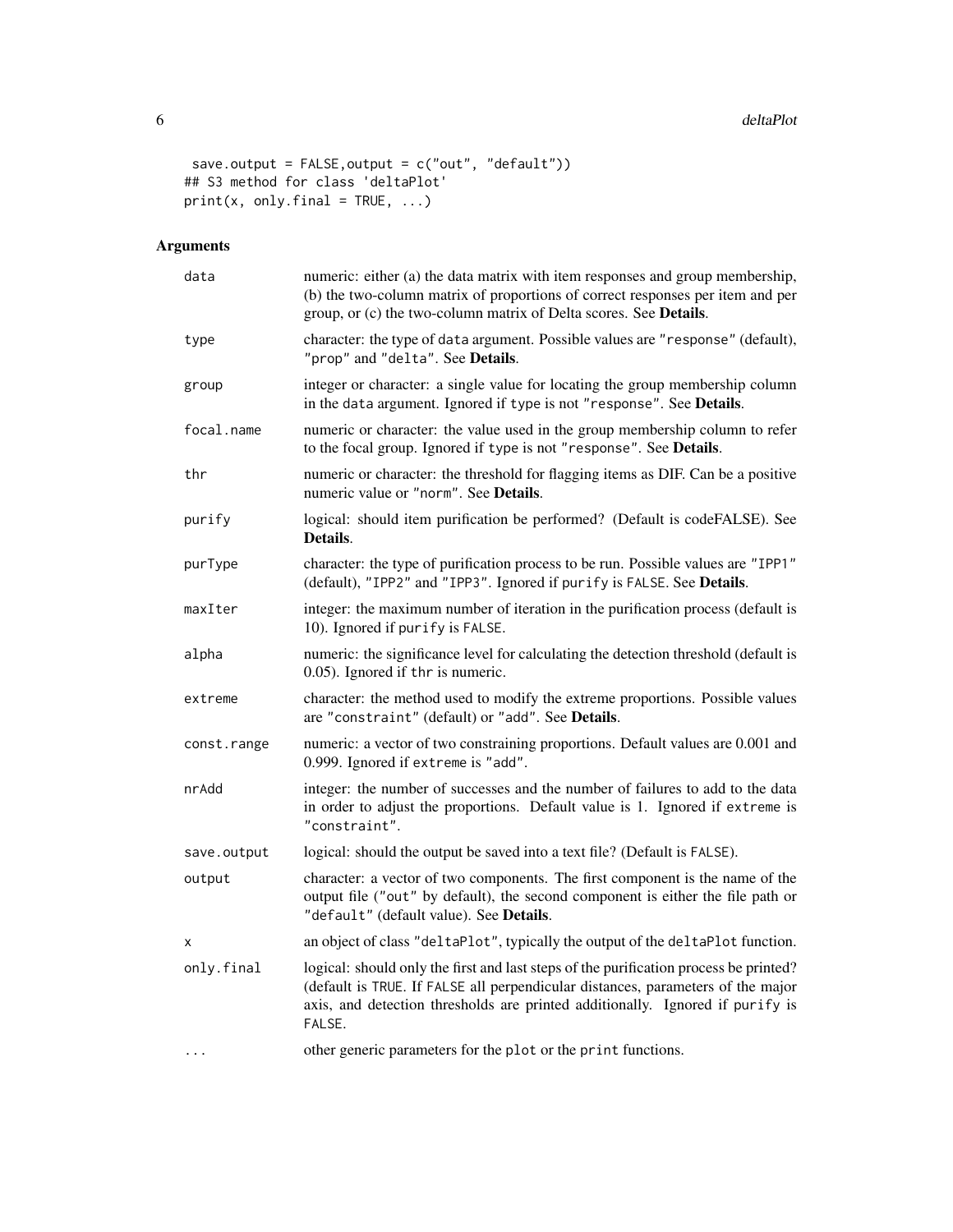#### <span id="page-6-0"></span>Details

Angoff's Delta plot (Angoff and Ford, 1973) is a straightforward test-score method to detect DIF among dichotomously scored items. Proportions of correct responses are computed first per item and per group of respondents, and are successively transformed onto *z*-scores and then onto  $\Delta$ scores. The pairs of ∆ scores can be displayed onto a scatter plot, called the *Delta plot*, and the majr axis of the ellipsoid of Delta points is derived. Eventually, items whose perpendicular distance (from the major axis) is too large are flagged as DIF. See Angoff and Ford (1973) for further details.

The data must be passed through the argument data and can be of three types. Each type is defined by the type argument and can take three values: "response", "prop" and "delta".

- If type is "response", the input data consist in a matrix with one row per respondent and  $J+$ 1 columns, where  $J$  is the number of items. In the colmuns coding for the items, only possible entries are 0 (for incorrect responses), 1 (for corect responses) and NA (for missing values). The extra column is used to define group membership: all respondents of the reference group take the same value (either numeric or character), and all respondents in the focal group take the same (numeric or character) value but different from the reference group. Note that the group membership column can be located anywhere in the data set (not especially in first or last position).
- If type is "prop", the input data consist in a two-column matrix with one row per item. Each row contains the proportions of correct responses, respectively in the reference group (first column) and in the focal group (second column).
- If type is "delta", the input data consist in a two-column matrix that is similar to that provided with the "prop" type of input, but with the Delta scores provided instead of the proportions of correct responses.

If the type of input is either "prop" or "delta", not anymore input information is required and the arguments group and focal.bname are ignored. Otherwise, the group membership column in the data matrix is specified by giving to argument group either the column number (1 for first column, etc.) or the column name (provided the data matrix has argument names). Moreover, the focal group is specified by giving to the argument focal. name the value that was used in the group membership column to code for the focal group.

If the input type is not "delta", then extreme proportions of correct responses (either provided when type is "prop" or computed from the data if type is "response") are adjusted by specifying the arguments extreme, const.range and nrAdd with appropriate values. See the [adjustExtreme](#page-1-1) function for further details (note that the cuyrrent extreme argument corresponds to the method argument in this function).

The threshold for flaging items as DIF can be of two types and is specified by the thr argument.

- 1. It can be fixed to some arbitrary positive value by the user, for instance 1.5 (Angoff and Ford, 1973). In this case, thr takes the required numeric threshold value.
- 2. Alternatively, it can be derived from the bivariate normal approximation of the Delta points (Magis and Facon, 2012). In this case, thr must be given the character value "norm" (which is the default value). This threshold equals

$$
\Phi^{-1}(1-\alpha/2)\sqrt{\frac{b^2s_0^2-2\,b\,s_{01}+s_1^2}{b^2+1}}
$$

where  $\Phi$  is the density of the standard normal distribution,  $\alpha$  is the significance level (set by the argument alpha with default value 0.05), b is the slope parameter of the major axis,  $s_0$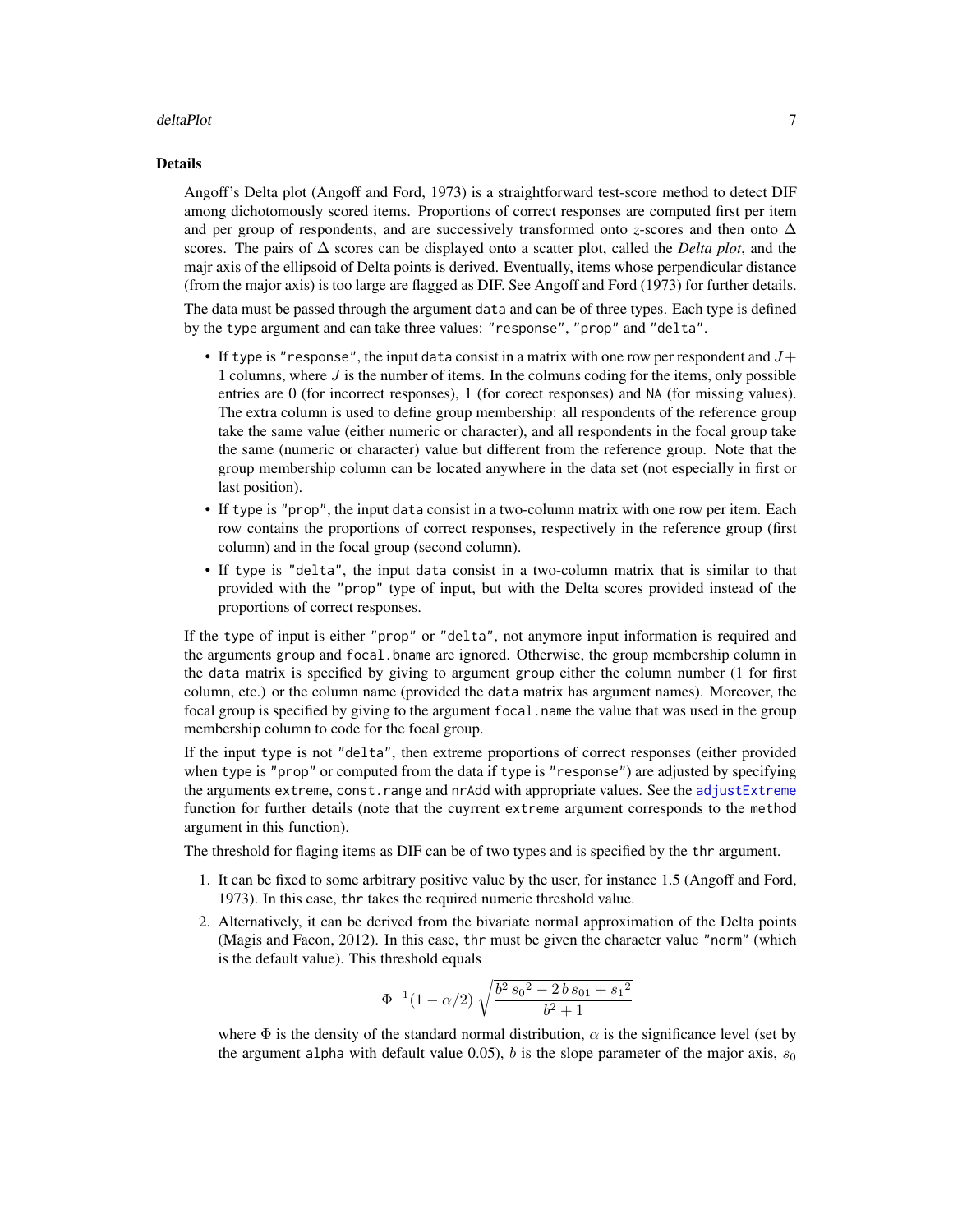and  $s<sub>1</sub>$  are the sample standard deviations of the Delta scores in the reference group and the focal group, respecively, and  $s_{01}$  is the sample covariance of the Delta scores (see Magis and Facon, 2012, for further details).

Item purification can be performed by setting the argument purify to TRUE (by default it is FALSE so no purification is performed). The item purification process (IPP) starts when at least one item was flagged as DIF after the first run of the Delta plot, and proceeds as follows.

- 1. The intercept and slope parameters of the major axis are re-calculated by removing all DIF that are currently flagged as DIF. This yields updated values  $a^*$ ,  $b^*$ ,  $s_0^*$ ,  $s_1^*$  and  $s_{01}^*$  of the intercept and slope parameters, sample stanbdard deviations and sample covariance of the Delta scores.
- 2. Perpendicular distances (for all items) are updated with respect to the updated major axis.
- 3. Detection threshold is also updated. Three possible updates are possible: see below.
- 4. All items are now tested for the presence of DIF, given the updated perpendicular distances and major axis.
- 5. If the set of items flagged as DIF is the same as the one from the previous loop, stop the process. Otherwise go back to step 1.

Unlike traditional DIF methods, the detection threshold may also be updated since it depends on the sample estimates (when the normal approximation is considered). Three approaches are currently implemented and are specified by the purType argument.

- 1. Method 1 (purType=="IPP1"): the same threshold is used throughout the purification process, it is not iteratively updated. The threshold is the one obtained after the first run of the Delta plot.
- 2. Method 2 (purType=="IPP2"): only the slope parameter is updated in the threshold formula. By this way, one keeps the full data structure (i.e. neither the sample variances nor the sample covariance of the Delta scores are modified) but only the slope parameter is adjusted to lessen the impact of DIF items.
- 3. Method 3 (purType=="IPP3"): all adjusted parameters are plugged in the threshold formula. This approach completely discards the effect of items flagged as DIF from the computation of the threshold.

See Magis and Facon (2013) for further details. Note that purification can also be performed with fixed threshold (i.e. specified by the user), but then only IPP1 process is performed.

In order to avoid possible infinite loops in the purification process, a maximal number of iterations must be specified through the argument maxIter. The default maximal number of iterations is 10.

The output contains all input information, the Delta scores and perpendicular distances, the parameter of the major axis and the items flagged as DIF (if none, a character sentence is returned). In addition, the detection threshold and the type of threshold (fixed or normal approximation) is provided.

If item purification was run, several additional elements are returned: the number of iterations, a logical indicator whether the convergence was reached (or not, meaning that the process stopped because of reaching the maximal number of allowed iterations), a matrix with indicators of which items were flagged as DIF at each iteration, and the type of item purification process. Moreover, perpendicular distances are returned in a matrix format (one column per iteration), as well as successive major axis parameters (one row per iteration) and successive thresholds (as a vector).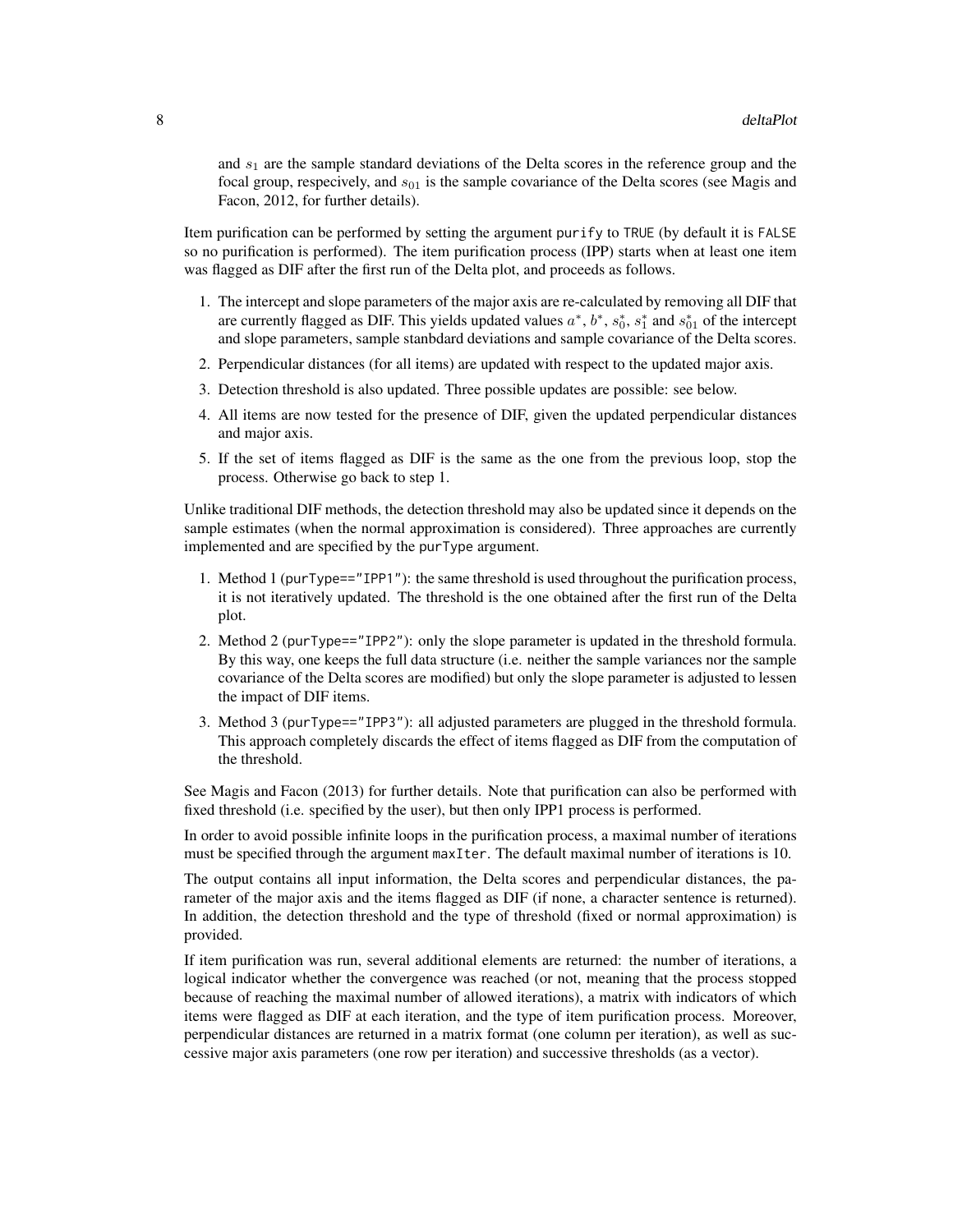The output is managed and printed in a more user-friendly way. When item purification is performed, only the first and last steps are displayed. Specifying the argument only.final to FALSE prints in addition all intermediate steps of the process (successive perpendicular distances, parameters of the major axis, and detection thresholds).

The output can be saved into na text file by specifying the argument save.output to TRUE (by default the output is not captured). If so, the argument output can be specified as a vector of two character values. The first one gives the desired name of the text file, and the second one specifies the directory where the file will be saved (full path is required but without the final "/" symbol, see Examples below). By default, the output will be saved in the current working directory as "out.txt" file.

#### Value

A list of class "deltaPlot" with the following arguments:

| Props       | the matrix of proportions of correct responses, or NA if type is "delta".                                                                                                                                                              |
|-------------|----------------------------------------------------------------------------------------------------------------------------------------------------------------------------------------------------------------------------------------|
| adjProps    | the restricted proportions, in the same format as the output Props matrix, or NA<br>if type is "delta".                                                                                                                                |
| Deltas      | the matrix of Delta scores.                                                                                                                                                                                                            |
| Dist        | a matrix with perpendicular distances, one row per item and one column per run<br>of the Delta plot. If purify is FALSE, only a single column is returned.                                                                             |
| axis.par    | a matrix with two columns, holding respectively the intercepts and the slope<br>parameters of the major axis. Each row refers to one step of the purification<br>process. If purify is FALSE, only a single row is returned.           |
| nrIter      | the number of iterations invloved in the purification process. Returned only if<br>purify is TRUE.                                                                                                                                     |
| maxIter     | the value of the maxIter argument. Returned only if purify is TRUE.                                                                                                                                                                    |
| convergence | a logical value indicating whether convergence was reached in the purification<br>process. Returned only if purify is TRUE.                                                                                                            |
| difPur      | a matrix with one column per item and one row per iteration in the purification<br>process, holding zeros and ones to indicate which items were flagged as DIF or<br>not at each step of the process. Returned only if purify is TRUE. |
| thr         | a vector of successive threshold values used during the purification process. If<br>purify is FALSE, a single value is returned.                                                                                                       |
| rule        | a character value indicating whether the threshold was "fixed" by the user (i.e.<br>by setting thr to a numeric value) or whether it was computed by normal ap-<br>proximation (i.e. by setting thr to "norm").                        |
| purType     | the value of the purType argument. Returned only if purify is TRUE.                                                                                                                                                                    |
| DIFitems    | either "No DIF item detected" or an integer vector with the items that were<br>flagged as DIF.                                                                                                                                         |
|             | adjust. extreme the value of the extreme argument.                                                                                                                                                                                     |
| const.range | the value of the const.range argument.                                                                                                                                                                                                 |
| nrAdd       | the value of the nr Add argument.                                                                                                                                                                                                      |
| purify      | the value of the purify argument.                                                                                                                                                                                                      |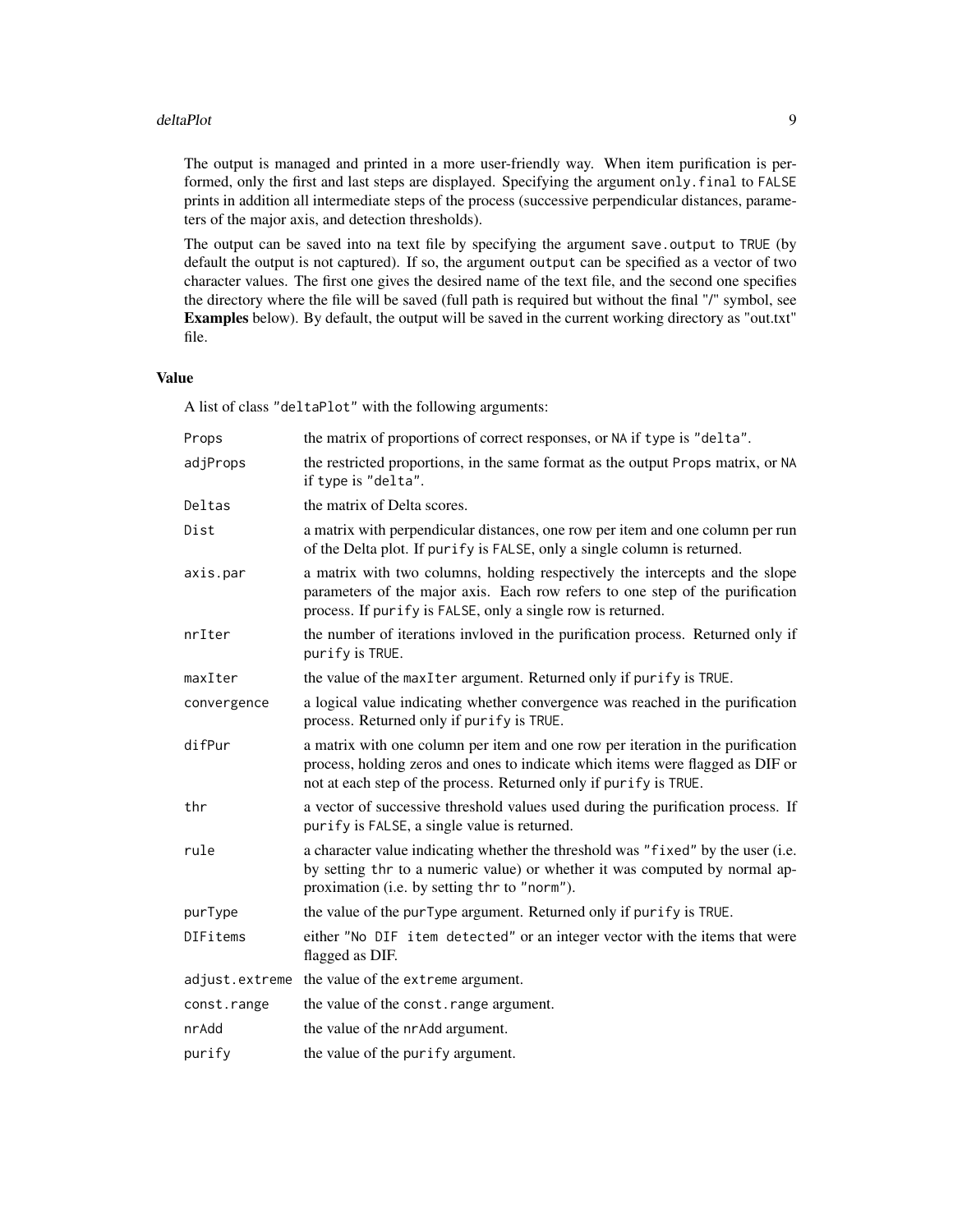<span id="page-9-0"></span>

| alpha       | the value of the alpha argument.        |
|-------------|-----------------------------------------|
| save.output | the value of the save. output argument. |
| output      | the value of the output argument.       |

#### Author(s)

David Magis Post-doc Fellow of the National Funds for Scientific Research (FNRS, Belgium) University of Liege <David.Magis@ulg.ac.be>, <http://ppw.kuleuven.be/okp/home/> Bruno Facon Professor, Department of Psychology Universite Lille-Nord de France <bruno.facon@univ-lille3.fr>,

#### References

Angoff, W. H. and Ford, S. F. (1973). Item-race interaction on a test of scholastic aptitude. *Journal of Educational Measurement*, 10, 95-106.

Magis, D., and Facon, B. (2012). Angoff's Delta method revisited: improving the DIF detection under small samples. *British Journal of Mathematical and Statistical Psychology, 65*, 302-321.

Magis, D., and Facon, B. (2013). Item purification does not always improve DIF detection: a counter-example with Angoff's Delta plot. *Educational and Psychological Measurement, 73*, 293- 311.

Magis, D. and Facon, B. (2014). *deltaPlotR*: An R Package for Differential Item Functioning Analysis with Angoff's Delta Plot. *Journal of Statistical Software, Code Snippets, 59(1)*, 1-19. URL <http://www.jstatsoft.org/v59/c01/>

#### See Also

[adjustExtreme](#page-1-1)

#### Examples

```
# Loading of the verbal data
data(verbal)
attach(verbal)
# Excluding the "Anger" variable
verbal <- verbal[colnames(verbal)!="Anger"]
# Basic Delta plot, threshold 1.5, no item purification
res <- deltaPlot(data=verbal, type="response", group=25, focal.name=1, purify=FALSE,
                 thr=1.5)
# Equivalent writing
res <- deltaPlot(data=verbal, type="response", group="Gender", focal.name=1,
```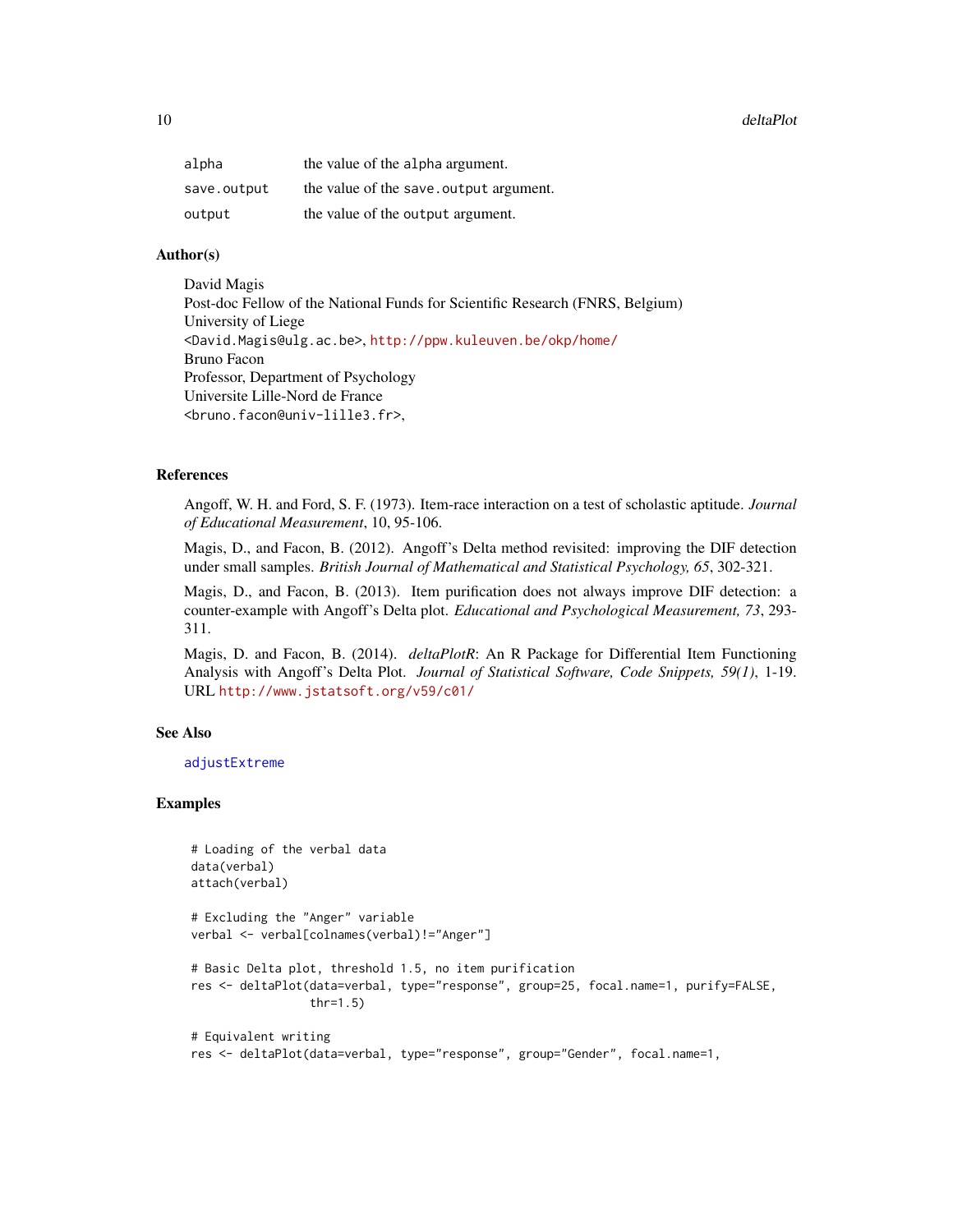```
purify=FALSE, thr=1.5)
# Using proportions of correct responses as input
dataRef <- verbal[verbal[,25]==0,1:24]
dataFoc <- verbal[verbal[,25]==1,1:24]
p0 <- colMeans(dataRef)
p1 <- colMeans(dataFoc)
res.1 <- deltaPlot(data=cbind(p0,p1), type="prop", purify=FALSE, thr=1.5)
# Using Delta values as input
Delta <- 4*qnorm(1-cbind(p0,p1))+13
res.2 <- deltaPlot(data=Delta, type="delta", purify=FALSE, thr=1.5)
# 'norm' threshold
res <- deltaPlot(data=verbal, type="response", group="Gender", focal.name=1,
                 purify=FALSE, thr="norm")
# Keeping the first 10 items to exhibit DIF
data <- verbal[,c(1:10,25)]
deltaPlot(data=data, type="response", group=11, focal.name=1, purify=FALSE, thr="norm")
  # Item 8 is flagged as DIF
# Item purification with the three processes
res0 <- deltaPlot(data=data, type="response", group=11, focal.name=1, purify=TRUE,
          thr=1.5, purType="IPP1")
res0 # No DIF item detected
res1 <- deltaPlot(data=data, type="response", group=11, focal.name=1, purify=TRUE,
          thr="norm", purType="IPP1")
res1 # Item 8 flagged as DIF after 2 iterations
res2 <- deltaPlot(data=data, type="response", group=11, focal.name=1, purify=TRUE,
          thr="norm", purType="IPP2")
res2 # Item 8 flagged as DIF after 2 iterations
res3 <- deltaPlot(data=data, type="response", group=11, focal.name=1, purify=TRUE,
          thr="norm", purType="IPP3")
res3 # Items 6, 7 and 8 flagged as DIF after 4 iterations
# Printing the full results of item purification
print(res, only.final=FALSE)
print(res0, only.final=FALSE)
print(res1, only.final=FALSE)
print(res2, only.final=FALSE)
print(res3, only.final=FALSE)
```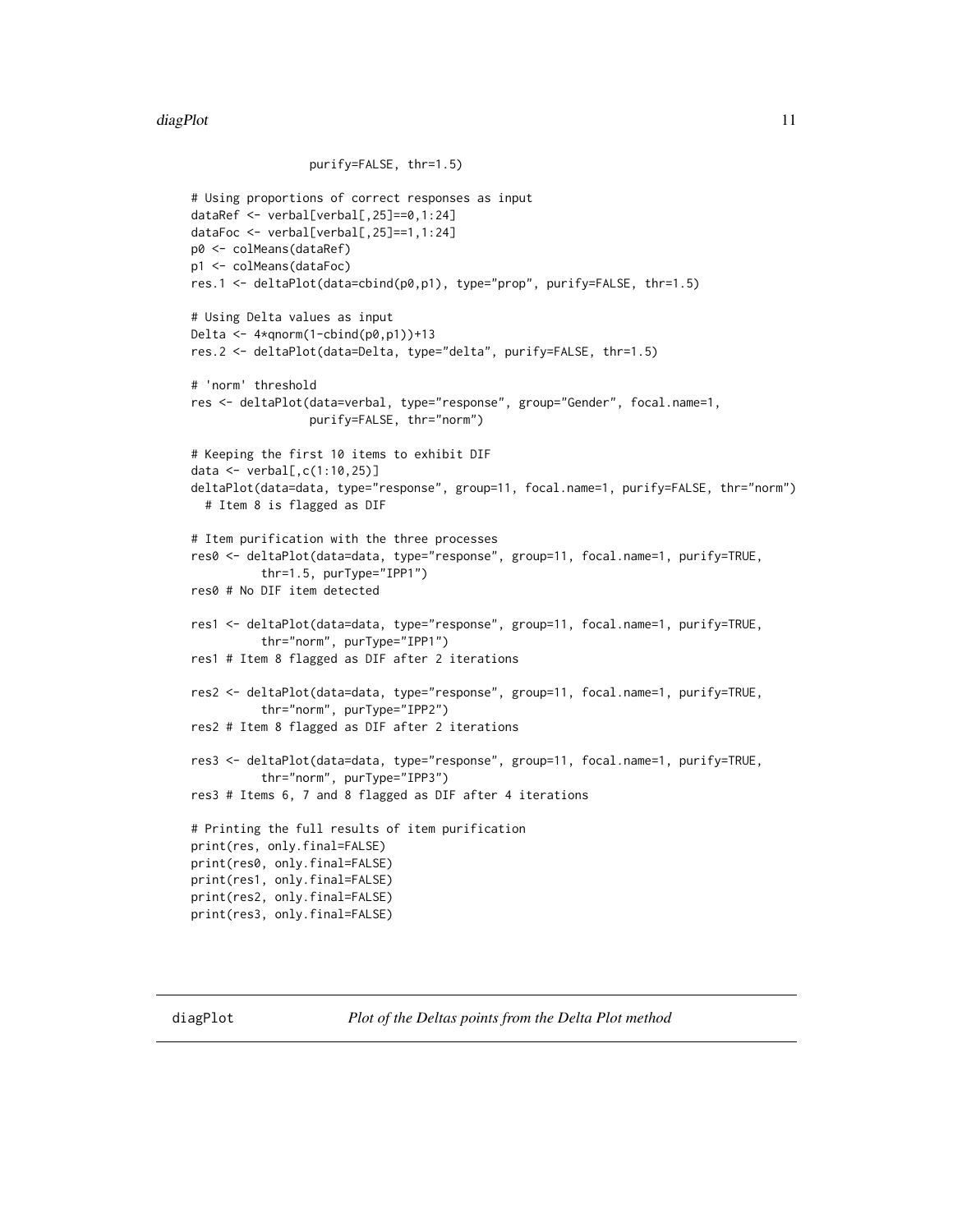#### <span id="page-11-0"></span>Description

This command plots the output of the [deltaPlot](#page-4-1) function as a diagonal plot of Deltas points. Several graphical options are available.

#### Usage

```
diagPlot(x, pch = 2, pch.mult = 17, axis.draw = TRUE, thr.draw = FALSE,
dif.draw = c(1,3), print.corr = FALSE, xlim = NULL, ylim = NULL, xlab = NULL,
ylab = NULL,main = NULL, save.plot = FALSE,
save.options = c("plot", "default", "pdf"))
```
#### Arguments

| x                            | an object of class "deltaPlot", typically the output of the deltaPlot function.                                                                                                                                                                                                                                                                                                                                               |
|------------------------------|-------------------------------------------------------------------------------------------------------------------------------------------------------------------------------------------------------------------------------------------------------------------------------------------------------------------------------------------------------------------------------------------------------------------------------|
| pch                          | integer: the usual point character type for point display. Default value is 2, that<br>is, Delta points are drawn as empty triangles.                                                                                                                                                                                                                                                                                         |
| pch.mult                     | integer: the typoe of point to be used for superposing onto Delta points that<br>correspond to several items. Default value is 17, that is, full black traingles are<br>drawn onto existing Delta plots wherein multiple items are located.                                                                                                                                                                                   |
| axis.draw                    | Logical: should the major axis be drawn? (default is TRUE). If so, it will be<br>drawn as a solid line.                                                                                                                                                                                                                                                                                                                       |
| thr.draw                     | logical: should the upper and lower bounds for DIF detection be drawn? (default<br>is FALSE). If TRUE, they will be drawn as dashed lines.                                                                                                                                                                                                                                                                                    |
| dif.draw                     | numeric: a vector of two integer values to specify how the DIF items should be<br>displayed. The first component of dif.draw is the type of point (i.e. the usual<br>pch argument) and the second component determlines the point size (i.e. the<br>usual cex argument). Default values are 1 and 3, meaning that empty circles of<br>three time the usual size are drawn around the Delta points of items flagged as<br>DIF. |
| print.corr                   | Logical: should the sample correlation of Delta scores be printed? (default is<br>FALSE). If TRUE, it is printed in upper-left corner of the plot.                                                                                                                                                                                                                                                                            |
| xlim, ylim, xlab, ylab, main |                                                                                                                                                                                                                                                                                                                                                                                                                               |
|                              | either the usual plot arguments xlim, ylim, xlab, ylab and main, or NULL (de-<br>fault value for all arguments). If NULL, the $X$ and $Y$ axis limits are computed<br>from the range of Delta scores, the X and Y axis labels are "Reference group"<br>and "Focal group" respectively, and no main title is produced.                                                                                                         |
| save.plot                    | logical: should the plot be saved in an external figure? (default is FALSE).                                                                                                                                                                                                                                                                                                                                                  |
| save.options                 | character: a vector of three components. The first component is the name of<br>the output file, the second component is either the file path (without final "/"<br>symbol) or "default" (default), and the third component is the file extension,<br>either "pdf" (default) or "jpeg". Ignored if save.plot is FALSE.                                                                                                         |

#### Details

The results of the Delta plot method can be graphically displayed using this function. Basically the Delta plot displays the items in a scatter plot by means of their Delta points, and the major axis is drawn. Several options permit to enhance this basic plot.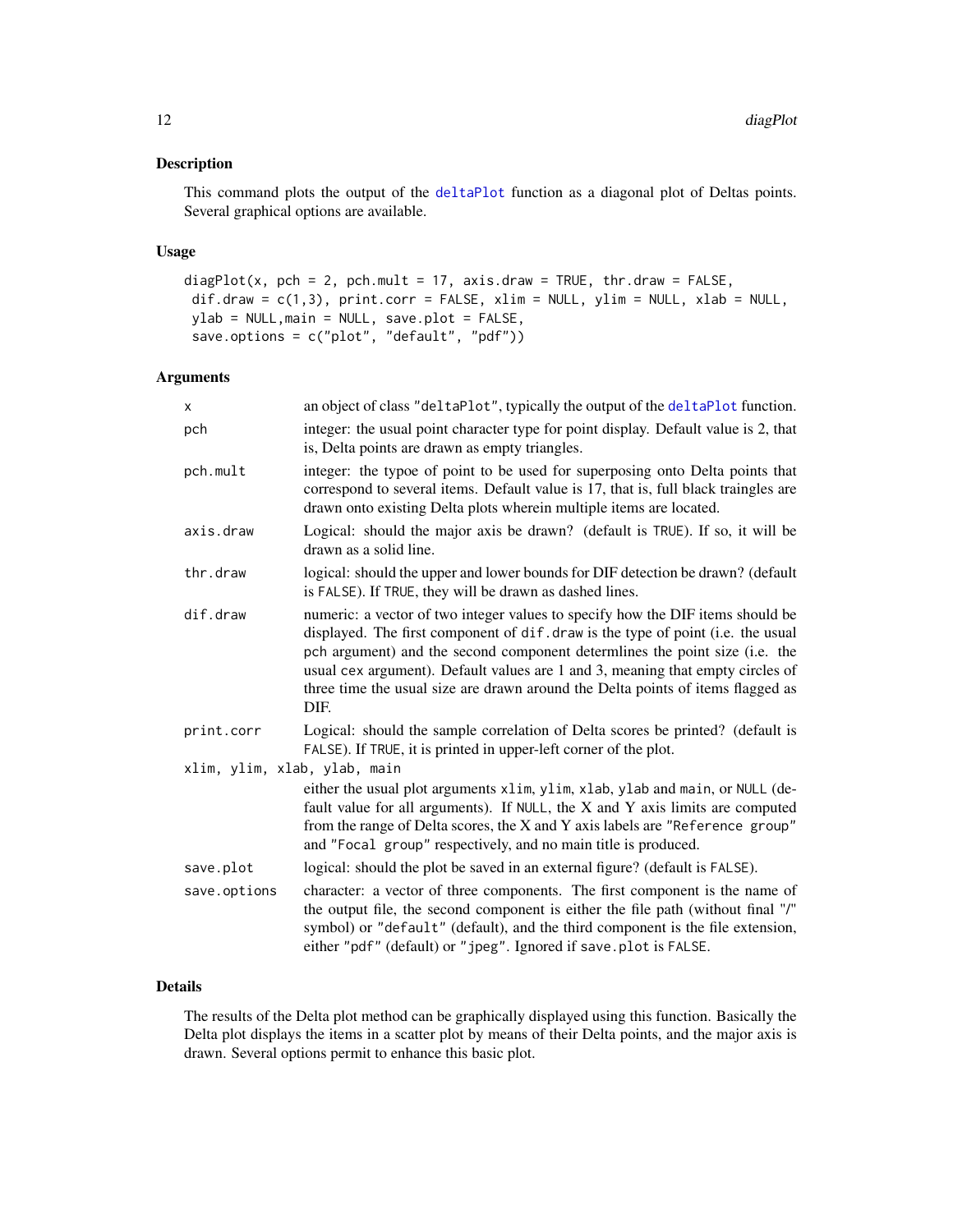#### diagPlot the contract of the contract of the contract of the contract of the contract of the contract of the contract of the contract of the contract of the contract of the contract of the contract of the contract of the c

The input data x must be a list of class deltaPlot, so typically the output of the [deltaPlot](#page-4-1) function. All other argumpents are rather standard and for optimization of the graphical display.

The type of point is defined by the cex argument. It takes the default value 2, which means that items are displayed with empty triangles. If several items are located on exactly the same Delta point, the pch.mult argument defines the type of point to display bover the existing point. The default value is 17, that is, a full black triangle. In this way, multiple items located at a single Delta point can easily be located on the plot.

Two types of axes can be draw: the major axis and the upper and lower bounds for DIF detection. The major axis is drawn by default, while the upper and lower bounds are not. The major axis can be withdrawn by setting the argument axis.draw to FALSE, and the bounds can be displayed by setting the argument thr.draw to TRUE. The major axis is always drawn by a solid line, the bounds by dashed lines.

Items flagged as DIF are also clearly identified on the plot. The argument dif.draw defines both the type of point and the size of the point to draw over the existing Delta points (for items flagged as DIF only). The defaulkt value is  $c(1,3)$ , meaning that empty circles three times larger than usual are drawn.

The sample correlation between the Delta scores can also be printed, in the upper-left corner of the plot. To do this, the argument print.corr must be set to TRUE.

Finally, the function will automatically determines the X and Y axis limits and specifies default labels for X and Y axes and the main title. These can also be specified by the user, using the usual xlim, ylim, xlab, ylab and main arguments.

The plot can be saved in an external file, either as PDF or JPEG format. First, the argument save.plot must be set to TRUE (default is FALSE). Then, the name of the figure, its location and format are specified through the argument save. options, all as character strings. See the Examples section for further information and a practical example.

#### Author(s)

David Magis Post-doc Fellow of the National Funds for Scientific Research (FNRS, Belgium) University of Liege <David.Magis@ulg.ac.be>, <http://ppw.kuleuven.be/okp/home/> Bruno Facon Professor, Department of Psychology Universite Lille-Nord de France <bruno.facon@univ-lille3.fr>,

#### References

Angoff, W. H. and Ford, S. F. (1973). Item-race interaction on a test of scholastic aptitude. *Journal of Educational Measurement*, 10, 95-106.

Magis, D., and Facon, B. (2012). Angoff's Delta method revisited: improving the DIF detection under small samples. *British Journal of Mathematical and Statistical Psychology, 65*, 302-321.

Magis, D., and Facon, B. (2013). Item purification does not always improve DIF detection: a counter-example with Angoff's Delta plot. *Educational and Psychological Measurement, 73*, 293- 311.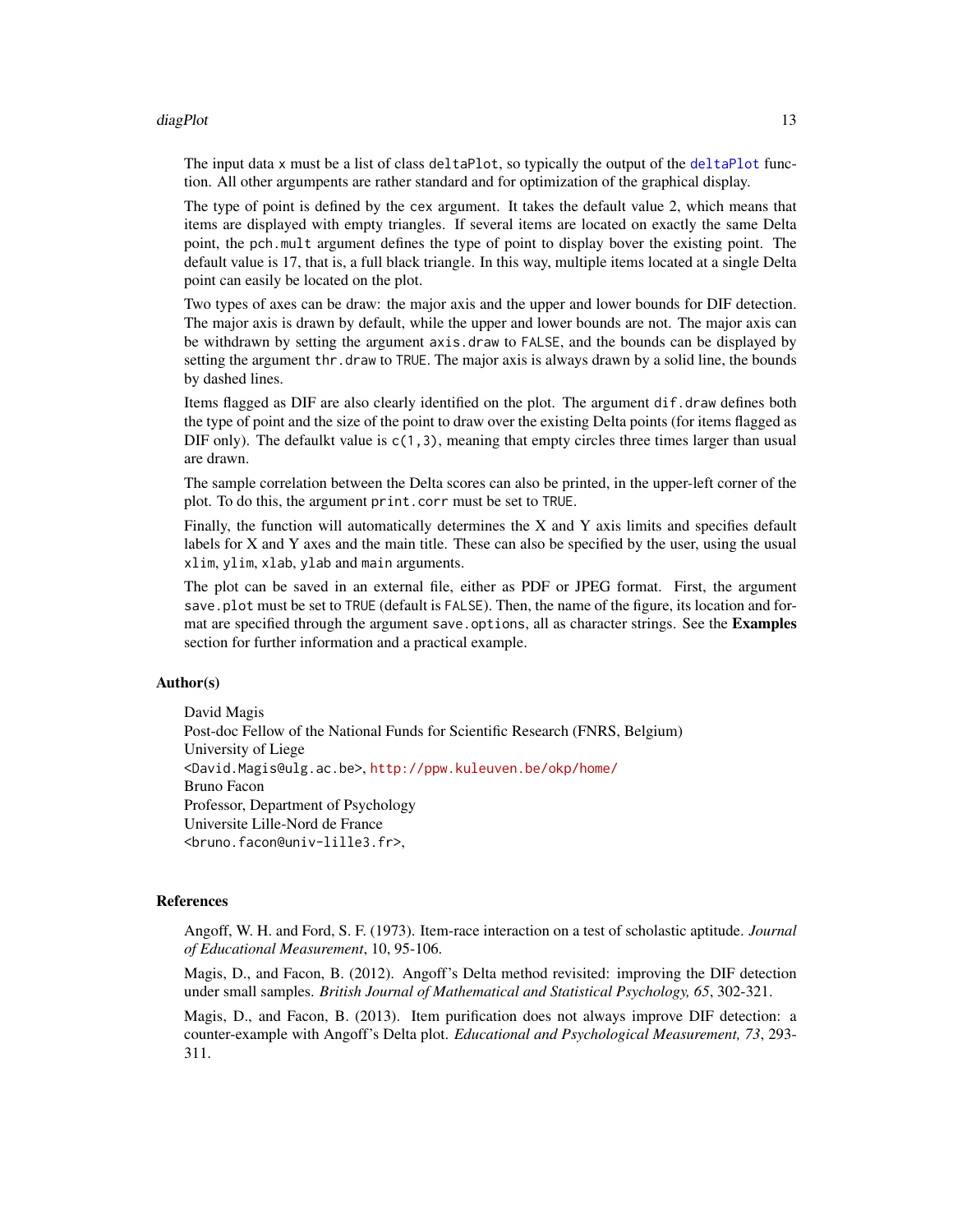<span id="page-13-0"></span>Magis, D. and Facon, B. (2014). *deltaPlotR*: An R Package for Differential Item Functioning Analysis with Angoff's Delta Plot. *Journal of Statistical Software, Code Snippets, 59(1)*, 1-19. URL <http://www.jstatsoft.org/v59/c01/>

#### See Also

[deltaPlot](#page-4-1)

#### Examples

```
# Loading of the verbal data
data(verbal)
attach(verbal)
# Excluding the "Anger" variable
verbal <- verbal[colnames(verbal)!="Anger"]
# Basic Delta plot, threshold 1.5, no item purification
res <- deltaPlot(data=verbal, type="response", group=25, focal.name=1, purify=FALSE,
                 thr=1.5)
# Keeping the first 10 items to exhibit DIF
data \le verbal[, c(1:10, 25)]
res0 <- deltaPlot(data=data, type="response", group=11, focal.name=1, purify=FALSE,
thr="norm")
res0 # Item 8 is flagged as DIF
res1 <- deltaPlot(data=data, type="response", group=11, focal.name=1, purify=TRUE,
          thr="norm", purType="IPP3")
res1 # Items 6, 7 and 8 flagged as DIF after 4 iterations
# Delta plot, default options
diagPlot(res)
diagPlot(res0)
diagPlot(res1)
# Drawing upper and lower bounds and removing the major axis
diagPlot(res, axis.draw=FALSE, thr.draw=TRUE)
diagPlot(res1, axis.draw=FALSE, thr.draw=TRUE)
# Modifying the type of points for all and for DIF items
diagPlot(res, pch=3, dif.draw=c(2,4))
diagPlot(res1, pch=3, dif.draw=c(2,4))
# Printing the correlation and modifying the axis limits
diagPlot(res, xlim=c(9,20), ylim=c(9,20), print.corr=TRUE)
diagPlot(res1, xlim=c(9,17), print.corr=TRUE)
# Saving the plots as PDF and JPEG files, default folder, specific names
diagPlot(res, save.plot=TRUE, save.options=c("res","default","pdf"))
diagPlot(res1, save.plot=TRUE, save.options=c("res1","default","jpeg"))
```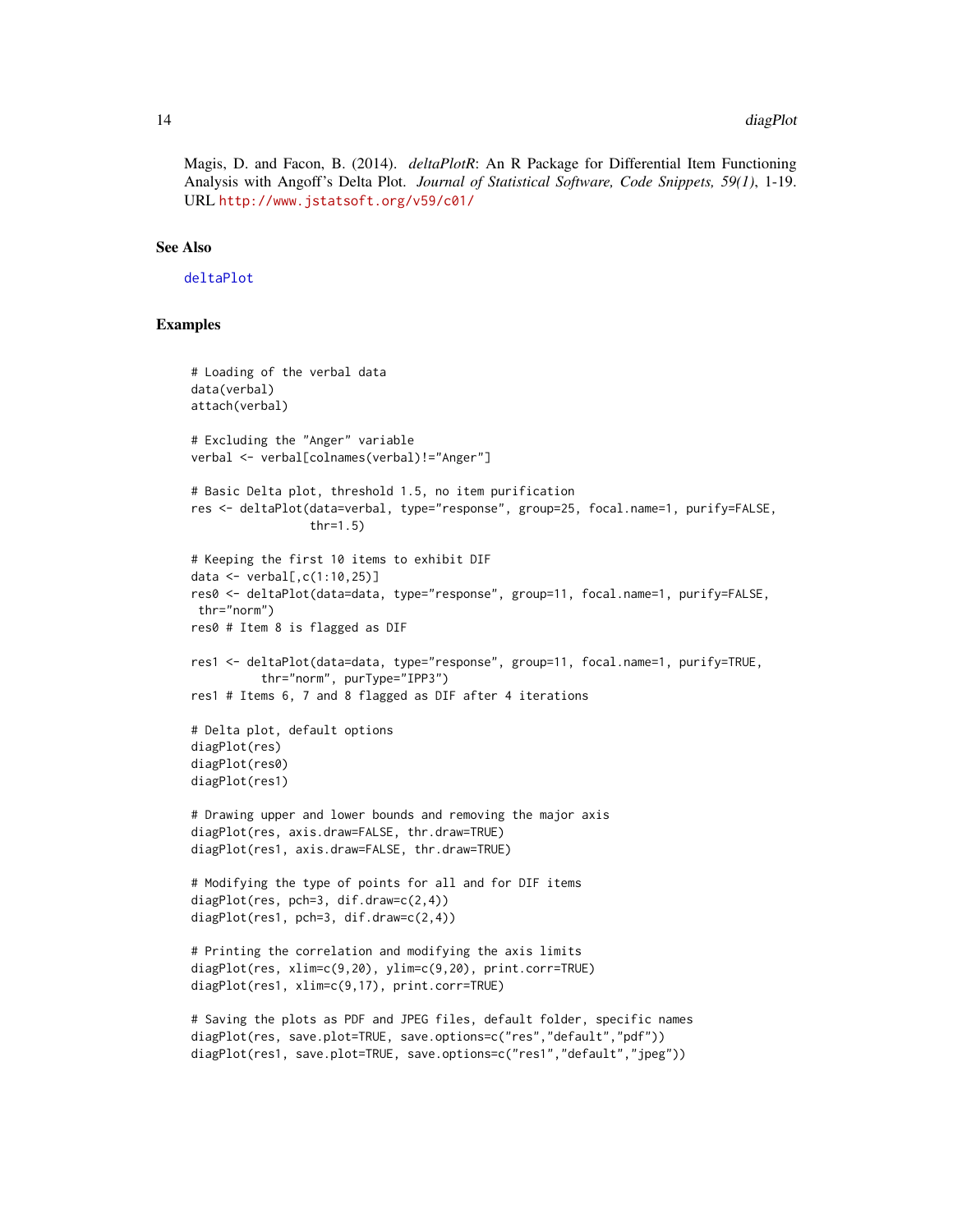<span id="page-14-0"></span>verbal and the contract of the contract of the contract of the contract of the contract of the contract of the contract of the contract of the contract of the contract of the contract of the contract of the contract of the

```
# Modifying the results to make two items be located on the same place
res2<-res1
res2$Deltas[9,]<-res2$Deltas[3,]
diagPlot(res2)
```
#### verbal *Verbal Aggression Data Set*

#### Description

The Verbal Aggression data set comes from Vansteelandt (2000) and is made of the responses of 316 subjects (243 women and 73 men) to a questionnaire of 24 items, about verbal aggression. All items describe a frustrating situation together with a verbal agression response. A correct answer responses is coded as 0 and 1, a value of one meaning that the subject would (want to) respond to the frustrating situation in an aggressive way. In addition, the *Trait Anger* score (Spielberger, 1988) was computed for each subject.

#### Format

The verbal matrix consists of 316 rows (one per subject) and 26 columns.

The first 24 columns hold the responses to the dichotomously scored items. The 25th column holds the trait anger score for each subject. The 26th column is vector of the group membership; values 0 and 1 refer to women and men, respectively.

Each item name starts with S followed by a value between 1 and 4, referring to one of the situations below:

*S1*: A bus fails to stop for me.

*S2*: I miss a train because a clerk gave me faulty information.

*S3*: The grocery store closes just as I am about to enter.

*S4*: The operator disconnects me when I had used up my last 10 cents for a call.

The second part of the name is either *Want* or *Do*, and indicates whether the subject wanted to respond to the situation or actually did respond.

The third part of the name is one of the possible aggressive responses, either *Curse*, *Scold* or *Shout*.

For example, item S1WantShout refers to the sentence: "a bus fails to stop for me. I want to shout". The corresponding item response is 1 if the subject agrees with that sentence, and 0 if not.

#### Note

This data set was originally included in the difR package (Magis, Beland and Raiche, 2012). It is reproduced here for illustrative purposes.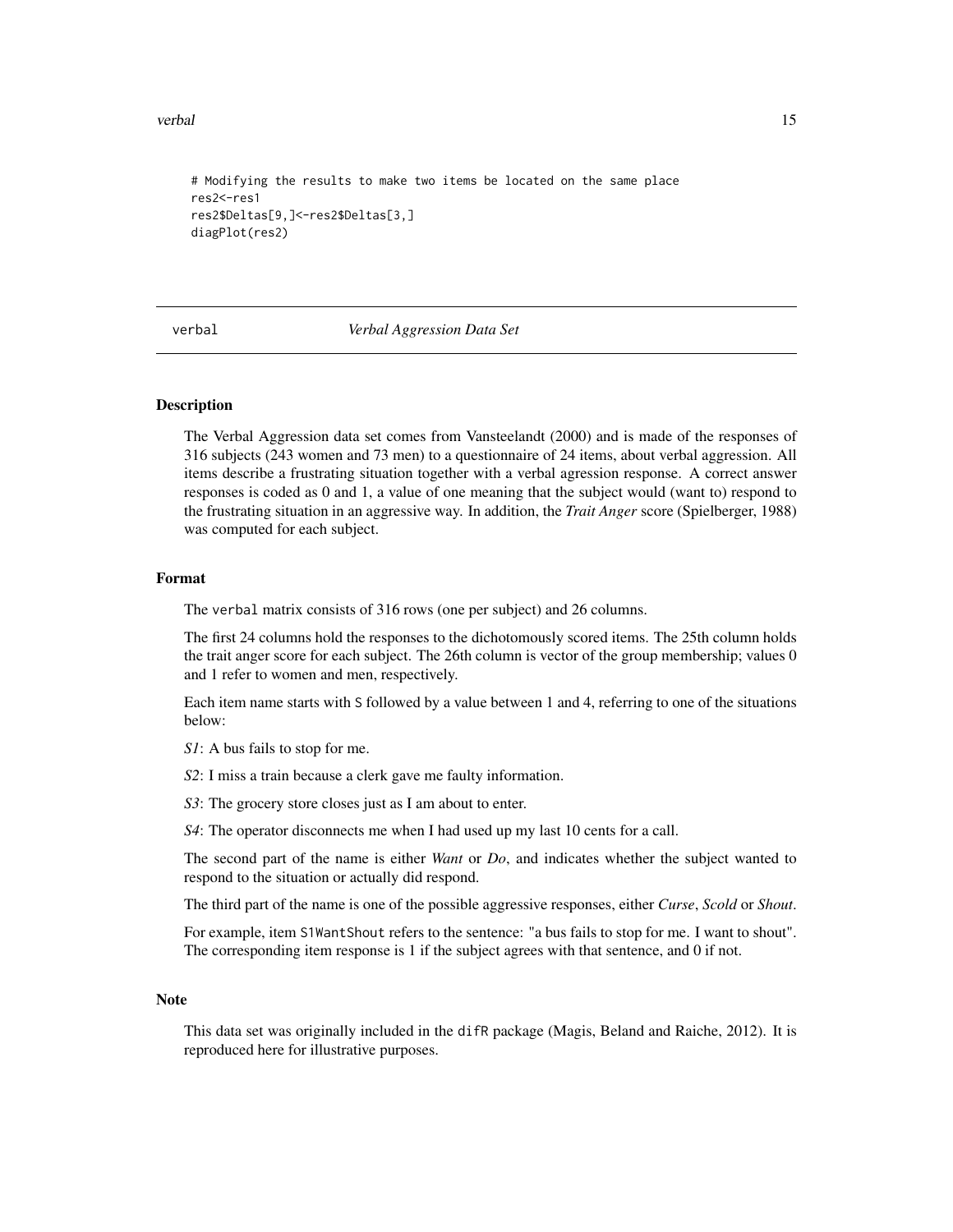#### Source

The Verbal agression data set is taken originally from Vansteelandt (2000) and has been used as an illustrative example in De Boeck (2008), De Boeck and Wilson (2004) and Smits, De Boeck and Vansteelandt (2004), among others. The following URL *http://bear.soe.berkely.edu/EIRM/* permits to get access to the full data set.

#### References

De Boeck, P. (2008). Random item IRT models. *Psychometrika, 73*, 533-559.

De Boeck, P. and Wilson, M. (2004). *Explanatory item response models: a generalized linear and nonlinear approach*. New-York: Springer.

Magis, D., Beland, S. and Raiche, G. (2012). *difR: Collection of methods to detect dichotomous differential item functioning (DIF) in psychometrics*. R package version 4.2.

Magis, D., Beland, S., Tuerlinckx, F. and De Boeck, P. (2010). A general framework and an R package for the detection of dichotomous differential item functioning. *Behavior Research Methods, 42*, 847-862.

Smits, D., De Boeck, P. and Vansteelandt, K. (2004). The inhibition of verbal aggressive behavior. *European Journal of Personality, 18*, 537-555.

Spielberger, C.D. (1988). *State-trait anger expression inventory research edition. Professional manual*. Odessa, FL: Psychological Assessment Resources.

Vansteelandt, K. (2000). *Formal models for contextualized personality psychology*. Unpublished doctoral dissertation, K.U. Leuven, Belgium.